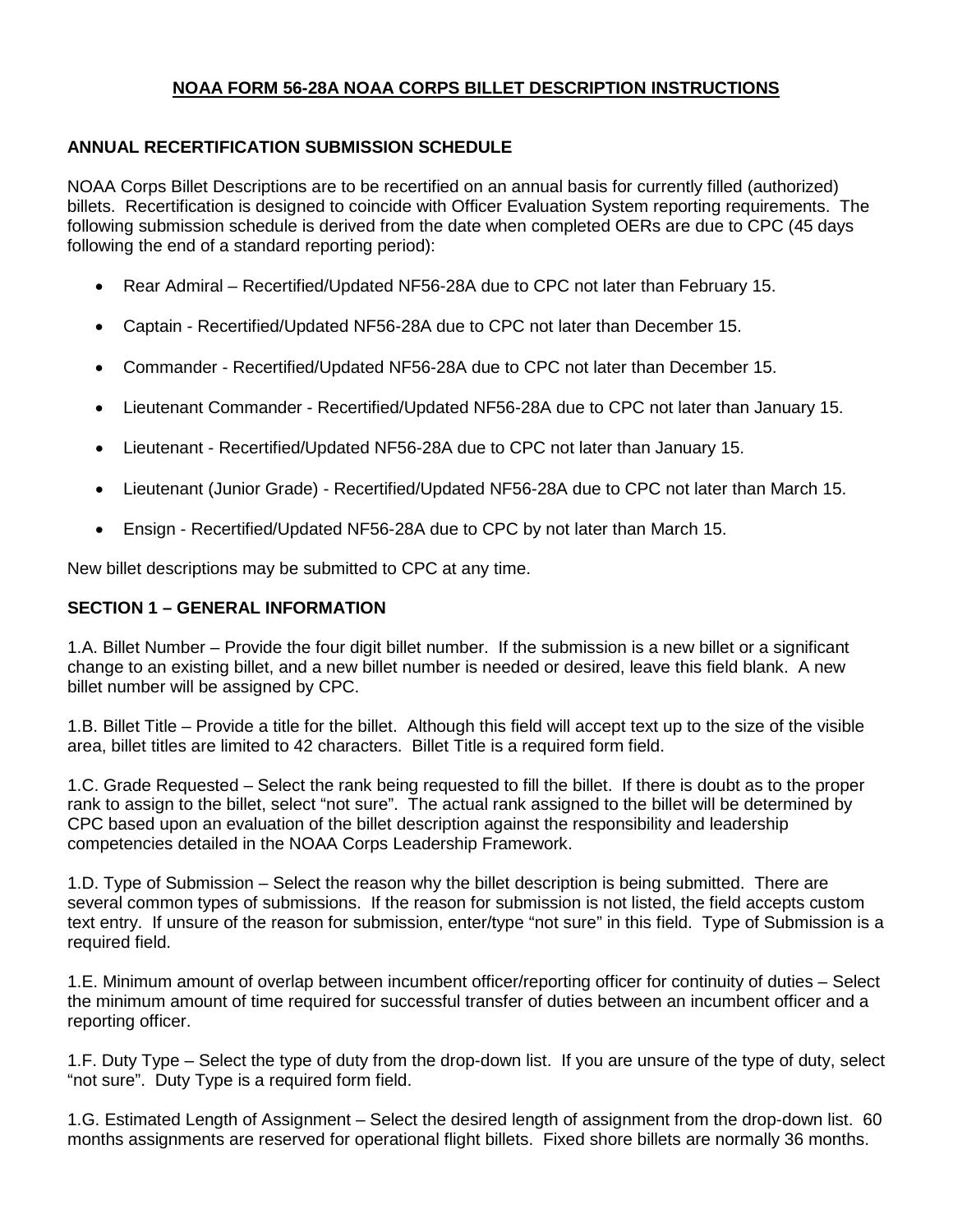Sea billets vary in length in the range of 20 months to 36 months. For more information regarding the appropriate length of assignment for the billet please contact the [Chief, Officer Career Management](mailto:oer.administrator@noaa.gov,%20assignmentbranch.cpc@noaa.gov?subject=Billet%20Description:%20Length%20of%20Assignment%20Question)  [Division.](mailto:oer.administrator@noaa.gov,%20assignmentbranch.cpc@noaa.gov?subject=Billet%20Description:%20Length%20of%20Assignment%20Question)

### **SECTION 2 – DUTY STATION ADDRESS AND CONTACT INFORMATION**

2.A. through 2.I. – Provide billet address and contact information. The duty station zip code and office phone number are required fields. The zip code is necessary to ensure accurate payment of entitlements. For new billets, provide the supervisor's contact information. If a new billet will NOT be co-located at the supervisor's duty station, provide as much information as possible regarding the planned duty station for the billet.

### **SECTION 3 – OFFICER EVALUATION REPORTING**

Provide the name, title/position, grade, and contact information for the people who will comprise the officer evaluation report (OER) rating chain. The names and office phone number for each individual in the OER rating chain are required fields. Billet descriptions will not be approved unless there are, at a minimum, the names of the people and contact phone numbers who will fulfill specific OER duties.

3.A. Supervisor – Self explanatory.

3.B. Reporting Officer – Normally the supervisor of the individual named in 3.A.

3.C. Reviewer – OER Reviewers are typically senior NOAA Corps Officers assigned to a Line Office (i.e., Line Office Liaison Officers), or senior NOAA civilian employees (GS-15 or equivalent and higher) associated with a NOAA Program, or the Commanding Officer of a ship, Marine Operations Center, or Aircraft Operations Center.

For more information on the proper designation of members for the OER Rating Chain, consult the NOAA Corps Officer Evaluation System Manual or contact the [CPC OER Administrator.](mailto:oer.administrator@noaa.gov,%20assignmentbranch.cpc@noaa.gov?subject=Billet%20Description:%20OER%20Rating%20Chain%20Question)

### **SECTION 4 – ACCOUNTING AND ORGANIZATION**

4.A. Organizational Hierarchy – Provide the hierarchal organization for the billet. Start with the highest organizational unit and use common organizational abbreviations. For example, NOAA Ship OREGON II would be represented by OMAO/MAOC/MOC-A/R2. The Coast Survey Development Laboratory would be represented by NOS/OCS/CSDL

4.B. NOAA Goal/Sub-goal – Provide the PPBES goal and sub-goal that this billet will support. Information relating to the NOAA Goal Teams and respective sub-goals can be found on the NOAA Office of Program Planning and Integration's website: [www.ppi.noaa.gov.](http://www.ppi.noaa.gov/) The five NOAA Goals are: Ecosystems, Climate, Weather & Water, Commerce & Transportation, and Mission Support. If more than one goal or sub-goal is served, provide the names of each goal served. NOAA ships and aircraft fall under the Mission Support goal and Fleet Services sub-goal.

4.C. Program – Provide the title of the NOAA program code (Accounting Code Classification Structure) for this billet. If the billet contributes to more than one program, provide the title of the primary program served. Billets aboard NOAA Ships fall under the Marine Operations and Maintenance program. Billets aboard NOAA aircraft fall under the Aircraft Services program, billets aboard NOAA ships fall under the Marine Operations and Maintenance program.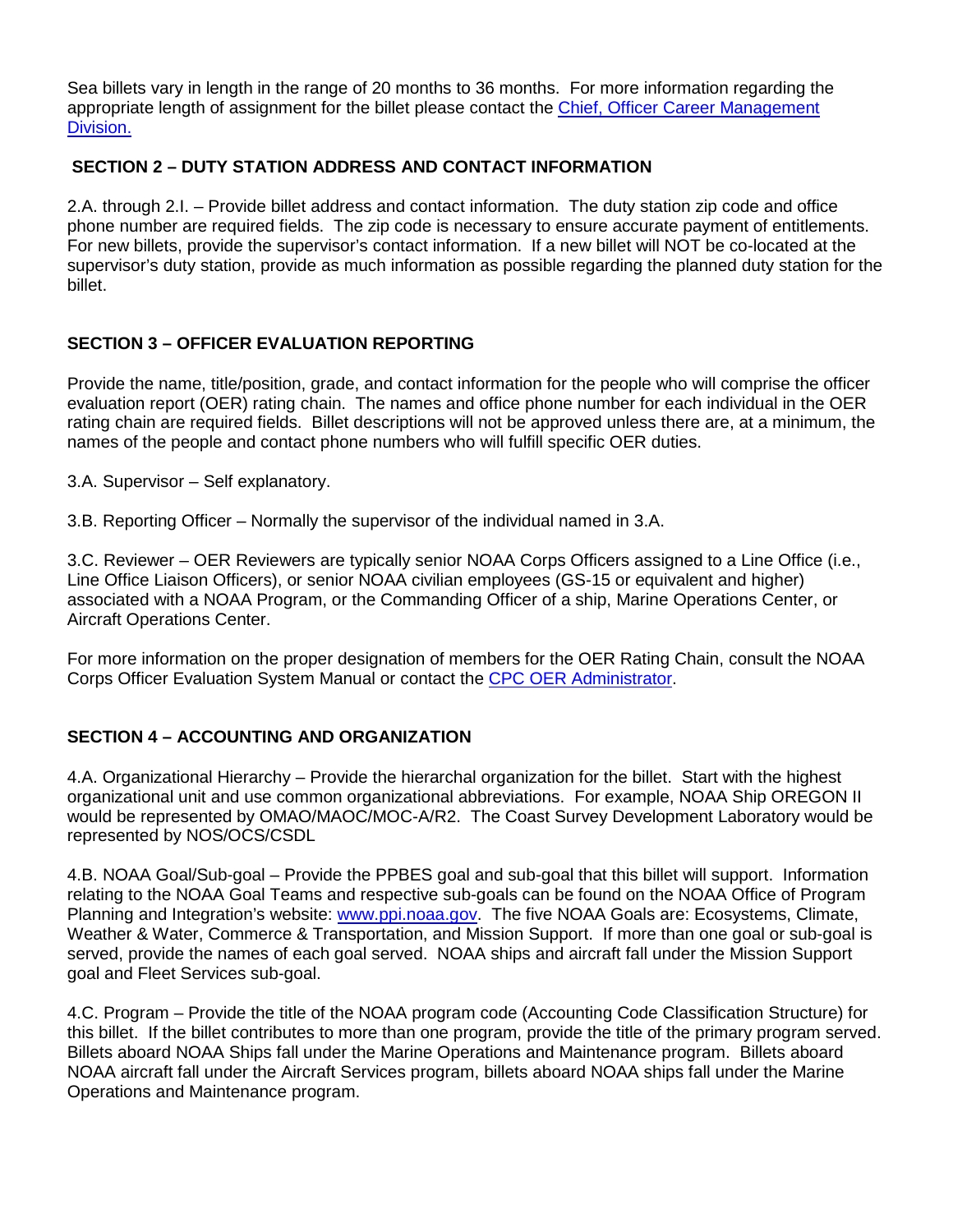4.D. NOAA Org Code – Provide the NOAA organization code. NOAA organization codes are alpha-numeric strings of 6 characters starting with 2 alphabetical characters followed by 4 numeric characters. OMAO HQ's NOAA organization code is AN8000.

4.E. NFC Org Code – Provide the National Finance Center (NFC) organization code. NFC organization codes are numeric strings of 16 numbers separated in to 7 groups by hyphens. For example, the NFC organization code for the retired NOAA Ship *John N. Cobb* was 08-02-0001-09- 19-00-00.

4.F. Project-Task – Leave blank. The project and task codes are assigned by Commissioned Personnel Center for the purpose of NOAA Corps Officer cost accounting and reimbursement.

# **SECTION 5 – PROGRAM, PROJECT, OR ACTIVITY OVERVIEW**

Provide a brief overview of the mission for the program, project, or activity that this billet will serve

### **SECTION 6 – DUTIES AND RESPONSIBILITIES**

6.A. Description of Duties – Provide a list of duties in bulleted or numerical format starting with the most important/highest priority duty to desirable collateral duties. Use only the space provided. Do not add continuation sheets.

6.B. Division of Responsibilities – Provide the percentage of time that the officer will devote to the following: technical duties, operational duties, leading and managing duties, executive leadership duties. Ensure the total equals 100%.

6.C. Resources Managed – Self explanatory. Provide information on the types of resources that the officer will have, or has, responsibility for managing.

### **SECTION 7 – LEADERSHIP PREREQUISITES**

Select the leadership competencies that an officer **must have successfully demonstrated** in order to be considered for this billet. Leadership competencies that will be exercised or developed in the billet are the subject of Section 10 – LEADERSHIP DEVELOPMENT. . Additional space for comments is provided below the table. Definitions for each competency are listed below. [Click here](http://www.corpscpc.noaa.gov/careermgmt/pdf/Leadership%20Development%20Framework.pdf) for more information on the NOAA Corps Leadership Development Framework.

### <span id="page-2-0"></span>**Leadership Competencies**

Core Values & Conduct - NOAA Corps leaders understand the relevance of their Core Values of Honor, Respect and Commitment. They can communicate their meaning; hold peers and subordinates accountable to these organizational merits; and use them to guide performance, conduct and decisions—every day. Leaders show consistency in their words and actions.

Health & Well Being - Leaders consider the environment in which they and their people work, attending to safety and well-being. They effectively identify and manage stress. They set a personal health example with emphasis on a program of physical fitness and emotional well being.

Responsibility - NOAA Corps officers are accountable to effectively organize and prioritize tasks, and efficiently use resources. They work within the chain of command and comply with established regulations and guidelines.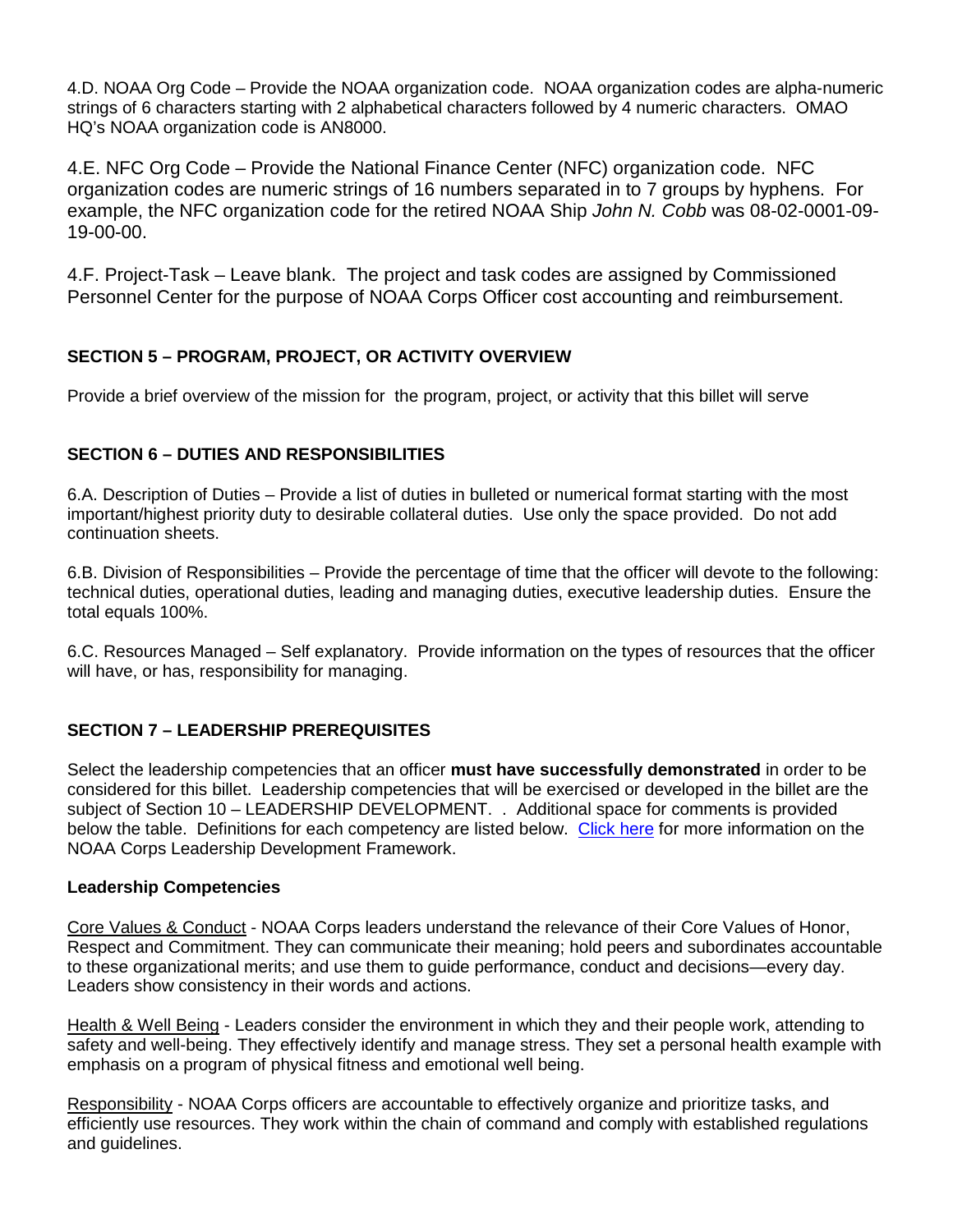Followership - NOAA Corps officers are followers. Followers look to leaders for guidance and feedback, expecting challenging tasks to both learn and exercise competencies. They have the responsibility to work with leaders towards mission accomplishment.

Adaptability - Leaders are open to change. They adapt their behavior and work methods in response to new information or unexpected obstacles. They remain optimistic and persistent, even under adversity, and recover quickly from setbacks.

Interpersonal Skills - Leaders treat others with courtesy, sensitivity, and respect. They consider and respond appropriately to the needs and feelings of different people in different situations.

Continuous Learning - Leaders understand professional development is a life-long journey and constantly work to improve knowledge, skills and expertise. They seek opportunities for self-learning and development, including asking for candid feedback on their strengths and weaknesses. Leaders seek out mentors for themselves.

Technical Proficiency - Leaders understand and appropriately apply principles, procedures, requirements, regulations, and policies related to their expertise. They keep current on technological advances in their professional areas.

Listening - Leaders are active listeners, asking questions to clarify information. They are receptive to the messages conveyed through body language and tone of voice. Leaders respect speakers by being patient and nonjudgmental.

Speaking - Leaders express facts and ideas succinctly and logically and facilitate an open exchange of ideas. They welcome robust dialogue, field questions, confidently communicate with the media and other external entities, and distinguish between personal communication situations and those as a NOAA representative.

Writing - Leaders write in a clear, concise, organized, and convincing manner for the intended audience. They realize their writing represents themselves and the organization.

Team Building - Leaders inspire, guide and create an environment that motivates others toward accomplishment of group goals. They recognize and contribute to group processes; encourage and facilitate cooperation, pride, trust, and group identity; and build commitment, team spirit, and strong relationships.

Leveraging Diversity - Leaders create an environment that supports diverse perspectives, approaches and thinking, fairness, dignity, compassion and creativity. They demonstrate sensitivity to cultural diversity, race, gender, background, experience, and other individual differences in the workplace. Leaders guide and persuade others to see the value of diversity, building and maintaining a healthy working environment.

Influencing Others - Leaders possess the ability to persuade and motivate others to achieve a desired outcome. They persuade by communicating, directing, coaching, and delegating, as the situation requires. Successful leaders understand the importance and relevance of professional relationships; develop networks; gain cooperation and commitment from others; build consensus; empower others by sharing power and responsibility; and establish and maintain rapport with key players.

Developing Others - Leaders advise and develop others in the competencies needed to accomplish current and future goals. They provide objective feedback about leadership and career development, and help identify professional potential, strengths and areas for improvement. They ensure fair, equitable treatment; project high expectations for subordinates and/or their teams; express confidence in abilities; and recognize efforts.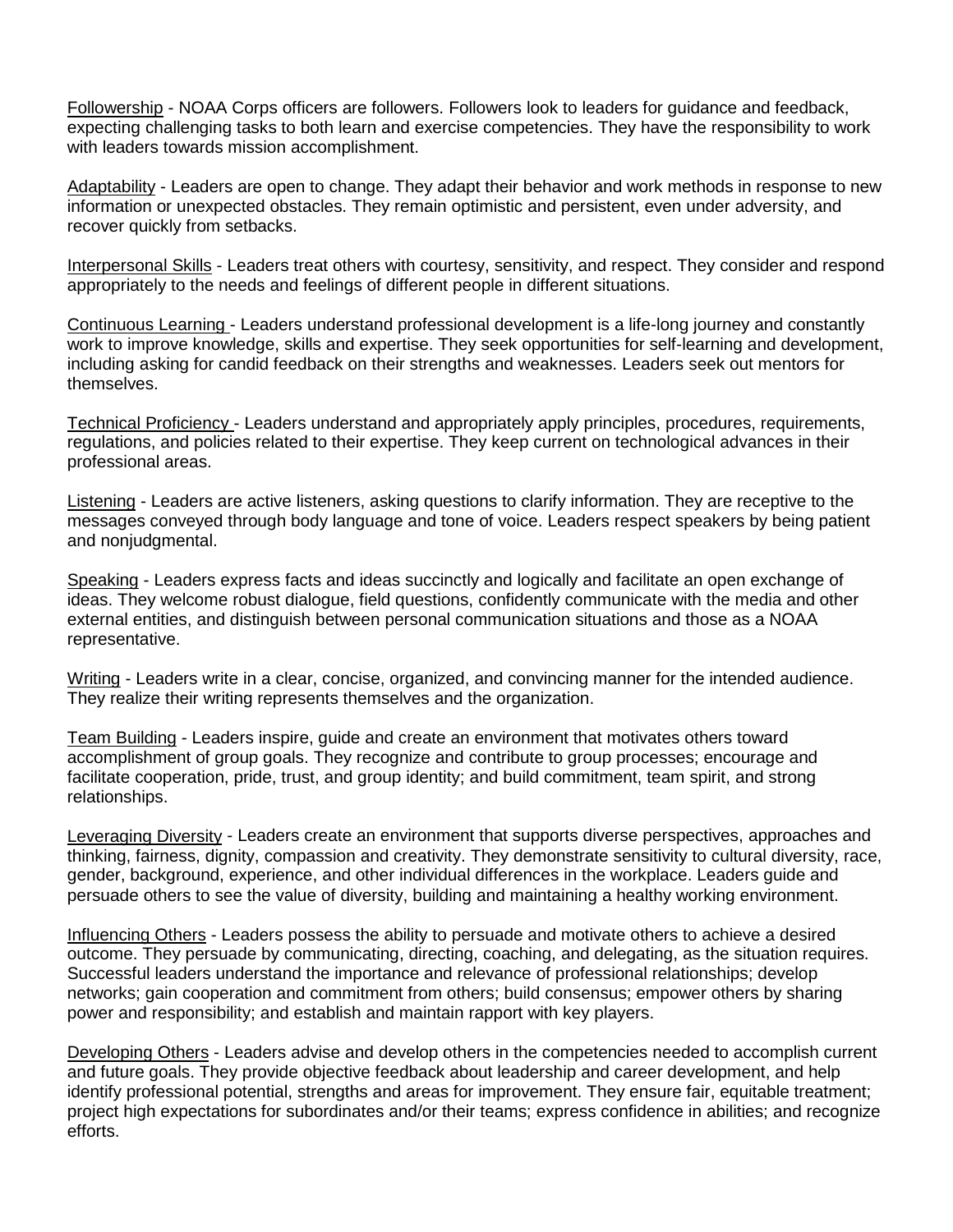Execution - Leaders get things done. They demonstrate the ability to plan, organize, and prioritize realistic tasks and responsibilities for themselves and their people. They use goals, milestones, and control mechanisms for projects. Leaders monitor and evaluate progress and outcomes produced by current processes; ensure continuous improvement through periodic assessment; and are committed to improving products, services, and overall customer satisfaction.

Decisiveness - Leaders make well-informed, effective, and timely decisions, even when data are limited or solutions produce unpleasant consequences. They involve others in decisions that affect them, generate promising solutions, and consistently render judgments with lasting, positive impact.

Problem Solving - Leaders identify and analyze problems; use facts, input from others, and sound reasoning to reach conclusions; explore various alternative solutions; distinguish between relevant and irrelevant information; and make recommendations or commit to actions.

Conflict Management - Leaders encourage creative tension and differences of opinions. They anticipate and take steps to prevent counter-productive confrontations. Leaders manage and resolve conflicts and disagreements in a constructive manner.

Customer Focus - Leaders know who their customers are, and make every possible effort to find out their customers' needs. Leaders understand the importance of measuring and monitoring the degree to which their customers' needs are met or exceeded, and continually strive to improve. Leaders understand the distinction between "customer" and "boss" and act accordingly to balance competing demands.

Entrepreneurship - Leaders seek and identify opportunities to develop and market new products and services within or outside of NOAA. Leaders take reasonable risks, and learn from the inevitable mistakes that accompany prudent risk-taking—and they apply this same thinking to those who work for them.

Vision - Leaders see a preferred future for their units and functions, setting this picture in the context of NOAA's overall vision, missions, strategy and driving forces. They establish and communicate organizational objectives; promote wide ownership; initiate action; and provide structure and systems to achieve long-term goals.

Creativity & Innovation - Leaders develop new insights into situations and apply innovative solutions to make unit and functional improvements. They question conventional approaches and encourage new ideas.

Human Capital Management - Leaders understand and support the civilian and uniformed service staffing systems, and assess current and future staffing needs based on organizational goals and budget realities. They ensure employees are appropriately recruited, selected, developed, assigned, evaluated, and rewarded. They take corrective action when needed. Leaders serve as mentors.

Financial Management - Leaders must demonstrate broad understanding of the principles of financial management and marketing expertise necessary to ensure appropriate funding levels for their areas of responsibility. They prepare, justify, and/or administer the budget for the unit or program; use cost-benefit thinking to set priorities; and monitor expenditures in support of programs and policies. Leaders seek and identify cost-effective approaches, and manage procurement and contracting appropriately.

Technology Management - Leaders fully appreciate the impact of technological changes on the organization. They use efficient and cost-effective approaches to integrate technology into the workplace and improve program effectiveness. Leaders develop strategies using new technology to enhance decisionmaking.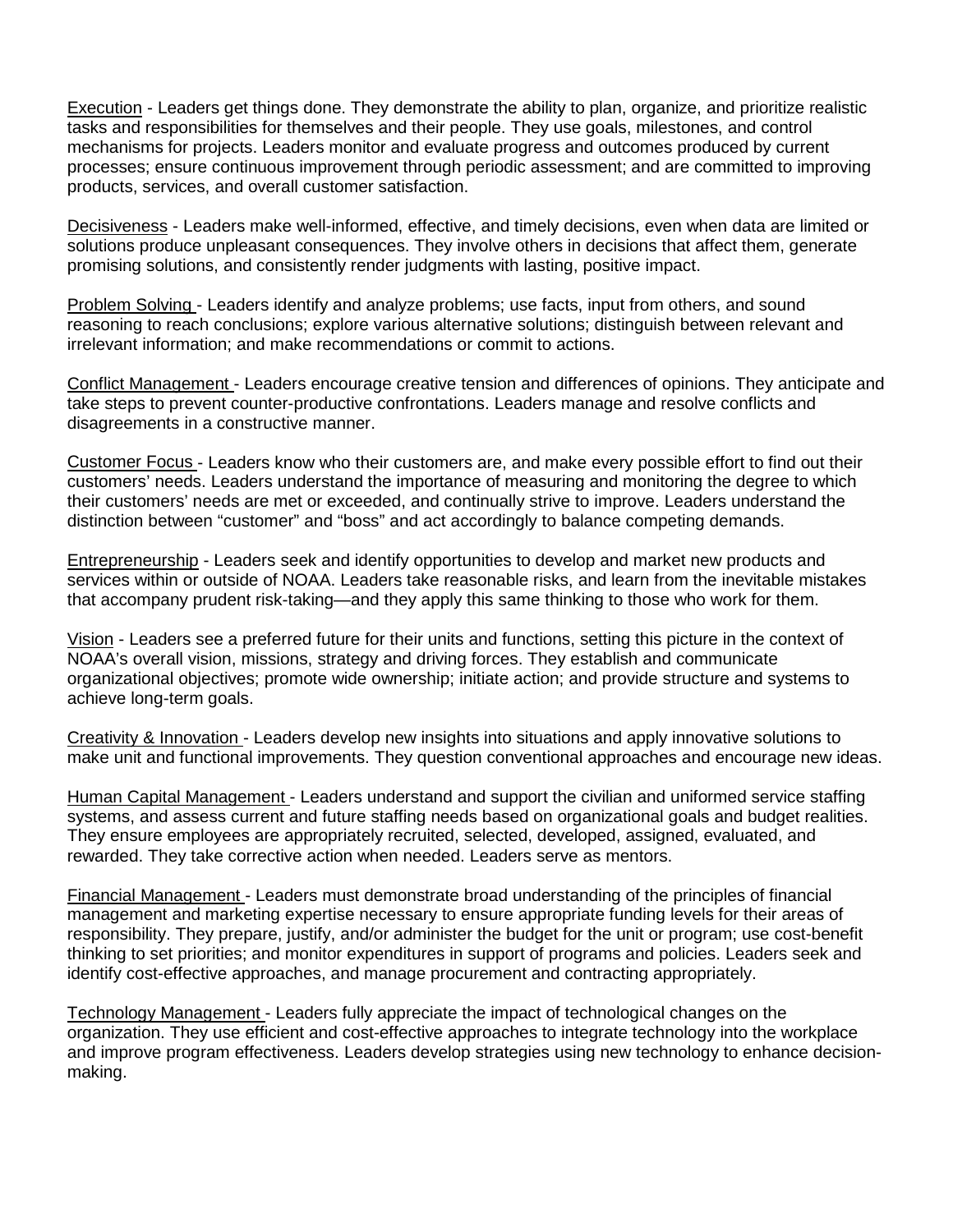External Awareness - Leaders identify and keep up to date on key national and international policies and economic, political, and social trends that affect the organization. Leaders understand near-term and longrange plans and can determine how best to position the organization for scarce federal resources.

Political Savvy - Leaders identify the internal and external politics that influence the work of NOAA and the Department of Commerce. Leaders approach issues with a clear perception of organizational and political reality, and recognize the impact of alternative courses of action.

Strategic Thinking - Leaders must formulate objectives and priorities, and implement plans consistent with the long-term interests of the organization. They must consider multiple time horizons and very complex interactions- a systems view of the global environment. They capitalize on opportunities and manage longterm risk to the organization.

Partnering - Leaders must develop networks and build alliances, engaging in cross-functional activities where it makes sense. Leaders collaborate across boundaries, find common ground with a widening range of stakeholders at the local and national level, and use their contacts to build and strengthen internal bases of support.

## **SECTION 8 – OPERATIONAL PREREQUISITES**

Select the operational qualifications required for assignment to this billet. Additional space for comments is provided in Section 8.D. Operational requirements not specifically listed but required for the billet shall be listed in this space. General comments are optional.

## **SECTION 9 – PROGRAM, PROJECT, OR ACTIVITY PREREQUISITES**

Include knowledge, skills, abilities, training, or experience required prior to filling this billet. List items such as Hydrographic Sheet Manager, Tides Officer, GIS certification, IHO Category A Certification, authoring/reviewing/publishing of original research and scientific papers, information technology certifications (network, database, programming), marine engineering certificates/accreditation (ABS, ABYC), regulatory experience (OSHA, FAA, USCG).

## **SECTION 10 – LEADERSHIP DEVELOPMENT**

Select the leadership competencies that an officer **will have the opportunity to exercise and develop**  while assigned to this billet. See Section 7 [for a description of each leadership competency.](#page-2-0) [Click here](http://www.corpscpc.noaa.gov/careermgmt/pdf/Leadership%20Development%20Framework.pdf) for more information on the NOAA Corps Leadership Development Framework.

## **SECTION 11 – OPERATIONAL DEVELOPMENT**

Select the operational qualifications developed while serving in this billet. Additional space for comments is provided in Section 11.D. Operational requirements not listed yet likely to be developed while assigned to the billet shall be listed in this space. General comments are optional.

## **SECTION 12 – PROGRAM, PROJECT, OR ACTIVITY DEVELOPMENT**

List the knowledge, skills, abilities, experience or qualifications unique to the program, project or activity which will be developed while serving in this billet. Include items such as Hydrographic Sheet Manager, Tides Officer, GIS certification, IHO Category A Certification, authoring/reviewing/publishing of original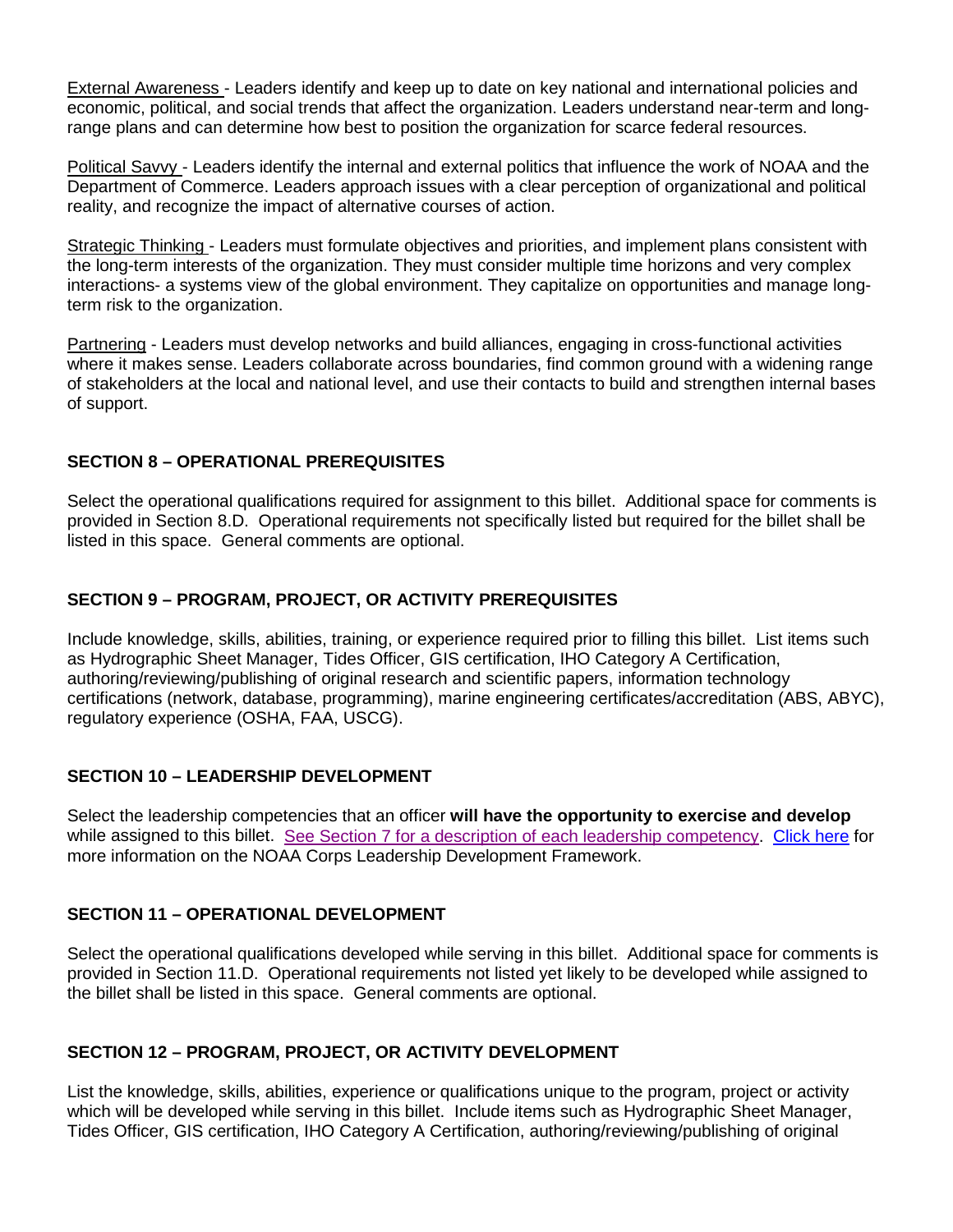research and scientific papers, information technology certifications (network, database, programming), marine engineering certificates/accreditation (ABS, ABYC), regulatory experience (OSHA, FAA, USCG).

# **SECTION 13 – CRITICAL SUCCESS CRITERIA**

List measurable accomplishments that are indicative of successful performance in the billet. For example:

- No less than 99.0% of ~\$42M program budget will be obligated in the first year of availability.
- All nautical charts for current and contingency OPAREA will be corrected through the current notice to mariners
- No more than 25% of all Officer Evaluation Reports returned for corrections.
- Mentoring opportunities or career guidance will be given to all subordinates at least once every six months
- Establish and maintain positive and productive working relationships with all branch chiefs with the goal of shortening delivery time and streamlining processes.
- Participate in peer review of at least 3 scientific papers per year.
- Maintain small boat fleet to provide 300 boat-days/year for all divisions.
- Conduct all dive operations with zero mishaps and no accidents.

# **SECTION 14 – ROUTING, REVIEW, RECOMMENDATION, AND APPROVAL**

The routing, review, recommendation, and approval process ensures NOAA Corps Billets are current and represent the best use of officers to meet critical agency needs, as well as provide critical information to officer's to guide their choices with respect to career development. Each signature field in this section is designed to accept a digital signature. The form and the routing, review, recommendation, and approval process is designed and intended to leverage the efficiencies of digital signatures and email. Pen and ink signatures and routing of billet descriptions is discouraged, but will be accepted for action (approval, rejection, reprogramming) when received.

14.A. Developer's Statement – Self explanatory. For existing billets, the developer is the incumbent officer currently assigned to the billet. For new billets, the developer can be the future supervisor, a program manager, NOAA Corps Line Office Liaison Officer, or a person associated with any other NOAA program, project, or activity charged with accomplishing a NOAA goal which has identified a need for a NOAA Corps Officer. After developing the billet description, the form shall be saved and forwarded to the Supervisor.

14.B. Supervisor's Statement – Self explanatory. The supervisor may make changes to the form prior to signing. Upon signing, the supervisor forwards the form to the Reviewing Officer.

14.C. Reviewing Officer's Statement – Self explanatory. The Reviewing Officer's statement for all billets shall be certified by a person in a senior leadership position who has the authority to act on behalf of a Deputy Assistant Administrator (or equivalent) with regard to the allocation of billets within a Staff or Line Office. This stage of routing and review is intended to ensure officer billets are allocated according to a broad Staff or Line Office perspective and priority ranking. Therefore, the Reviewing Officer for a billet description may or may not be the same person identified as the Officer Evaluation Report Reviewer in Section 3 of this form. The Reviewing Officer may make changes to the form prior to signing. After the Reviewing Officer signs the form, no changes shall be made to the form. The Reviewer forwards the form to CPC by clicking the "Submit to CPC (Reviewer Use Only)" button at the bottom of the form, or by digitally signing the form, saving a copy, and forwarding a copy of the signed form to CPC. Consult Chapter 5, Part 2 – Billets, in the NOAA Corps Directives for more information on designation and responsibilities of Reviewing Officers.